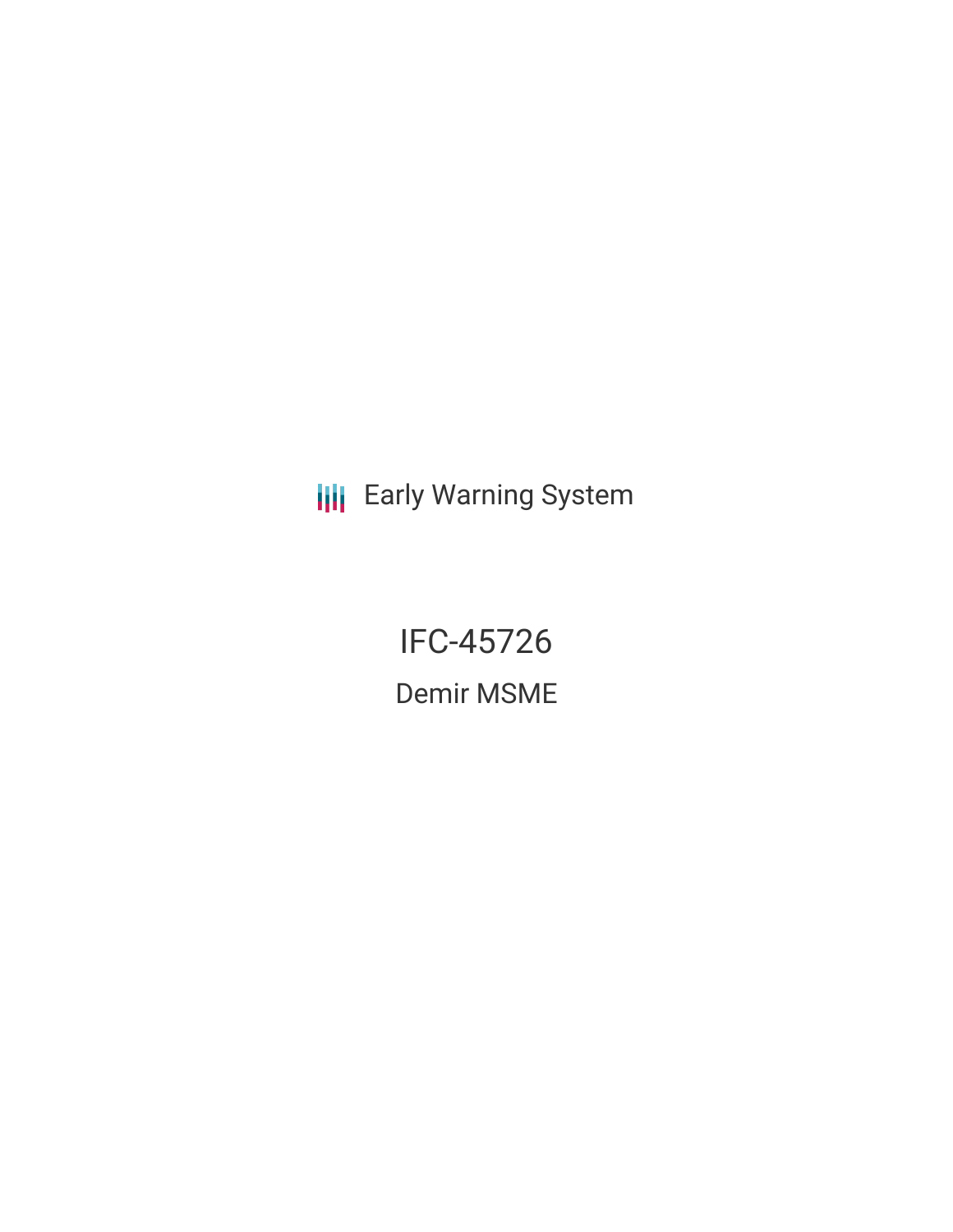| <b>Countries</b>               | Kyrgyzstan                              |
|--------------------------------|-----------------------------------------|
| <b>Financial Institutions</b>  | International Finance Corporation (IFC) |
| <b>Status</b>                  | Proposed                                |
| <b>Bank Risk Rating</b>        | FI                                      |
| <b>Voting Date</b>             | 2022-05-02                              |
| <b>Borrower</b>                | Demir Kyrgyz International Bank CJSC    |
| <b>Sectors</b>                 | Finance                                 |
| <b>Investment Type(s)</b>      | Loan                                    |
| <b>Investment Amount (USD)</b> | \$10.00 million                         |
| <b>Project Cost (USD)</b>      | $$10.00$ million                        |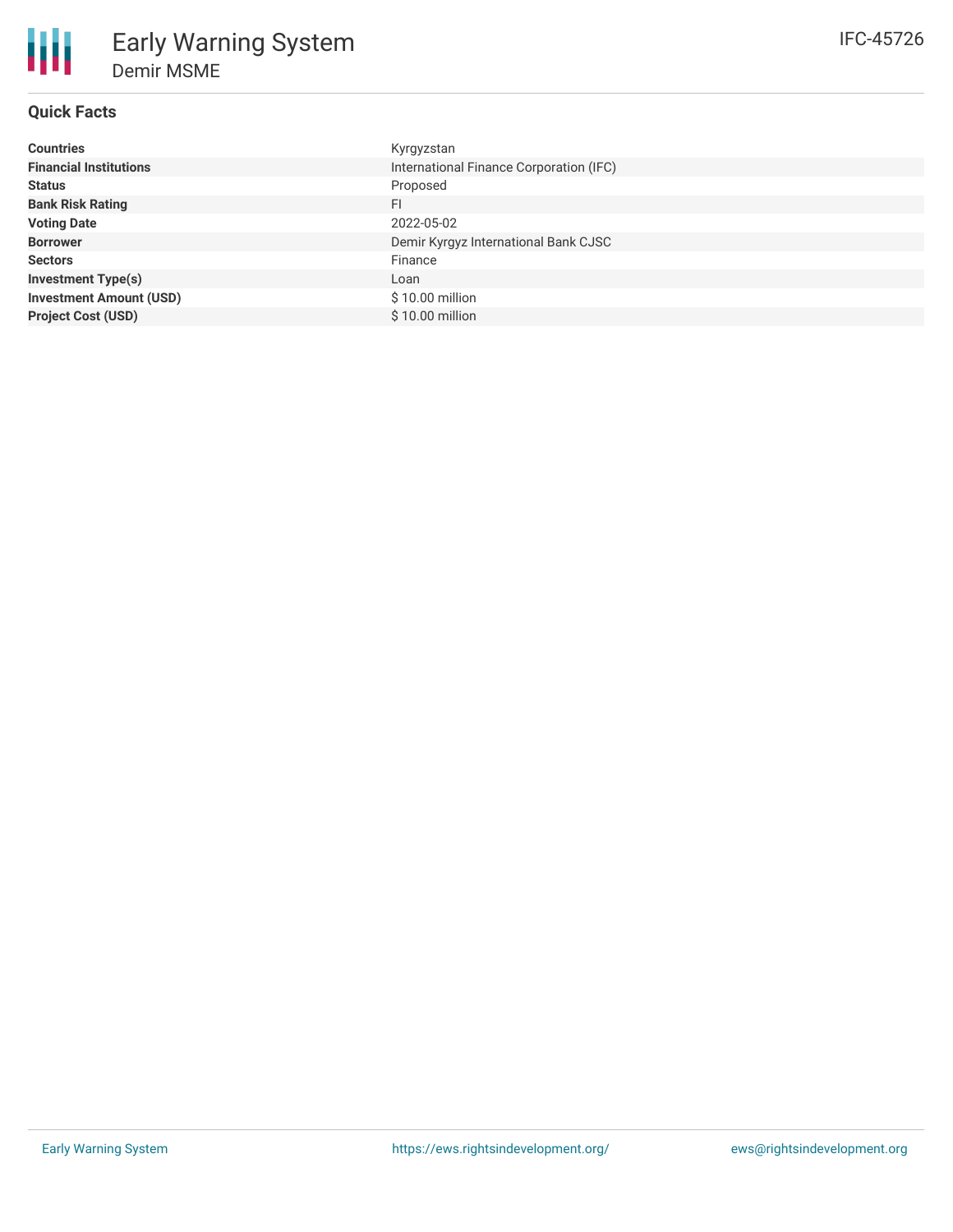

## **Project Description**

Under this project IFC provide a senior loan to Demir Kyrgyz International Bank CJSC (DKIB or the Bank) for small and medium sized enterprises (SMEs).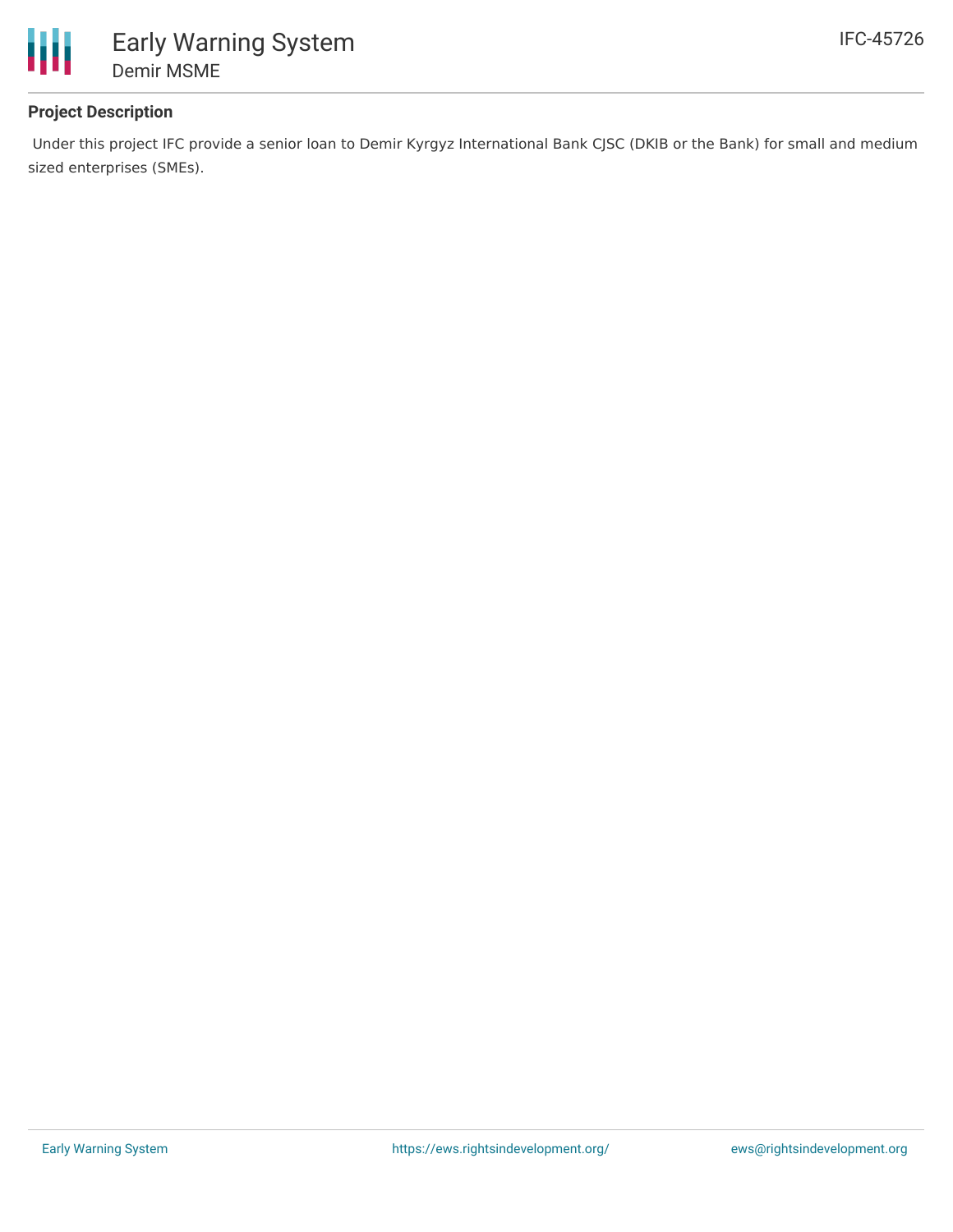### **Investment Description**

• International Finance Corporation (IFC)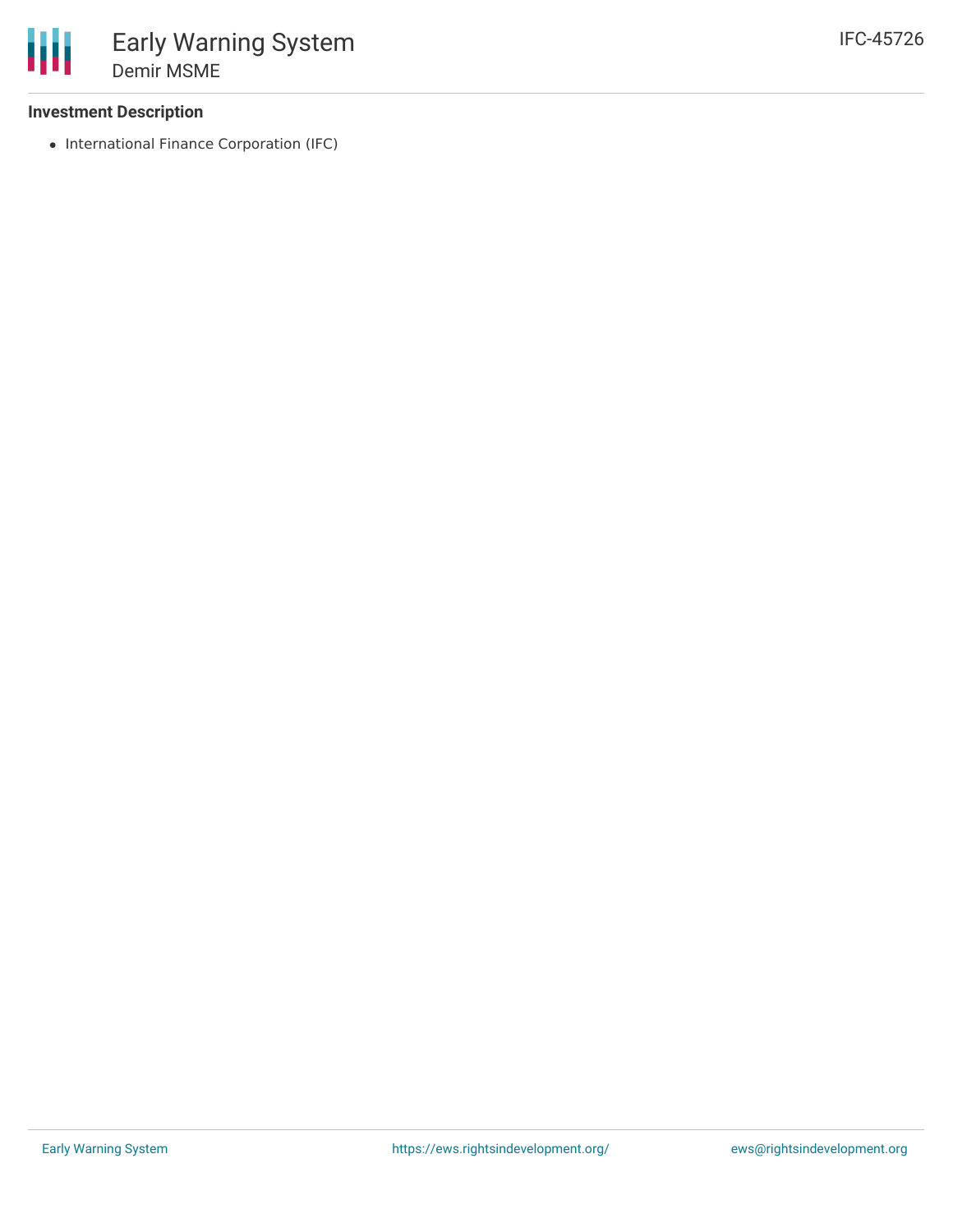

| <b>Private Actor 1</b> | <b>Private Actor</b><br>Role | <b>Private Actor</b><br>1 Sector | <b>Relation</b>          | <b>Private Actor 2</b>          | <b>Private Actor</b><br>2 Role | <b>Private Actor</b><br>2 Sector |
|------------------------|------------------------------|----------------------------------|--------------------------|---------------------------------|--------------------------------|----------------------------------|
|                        |                              | $\overline{\phantom{a}}$         | $\overline{\phantom{0}}$ | DEMIR KYRGYZ INTERNATIONAL BANK | Client                         | Finance                          |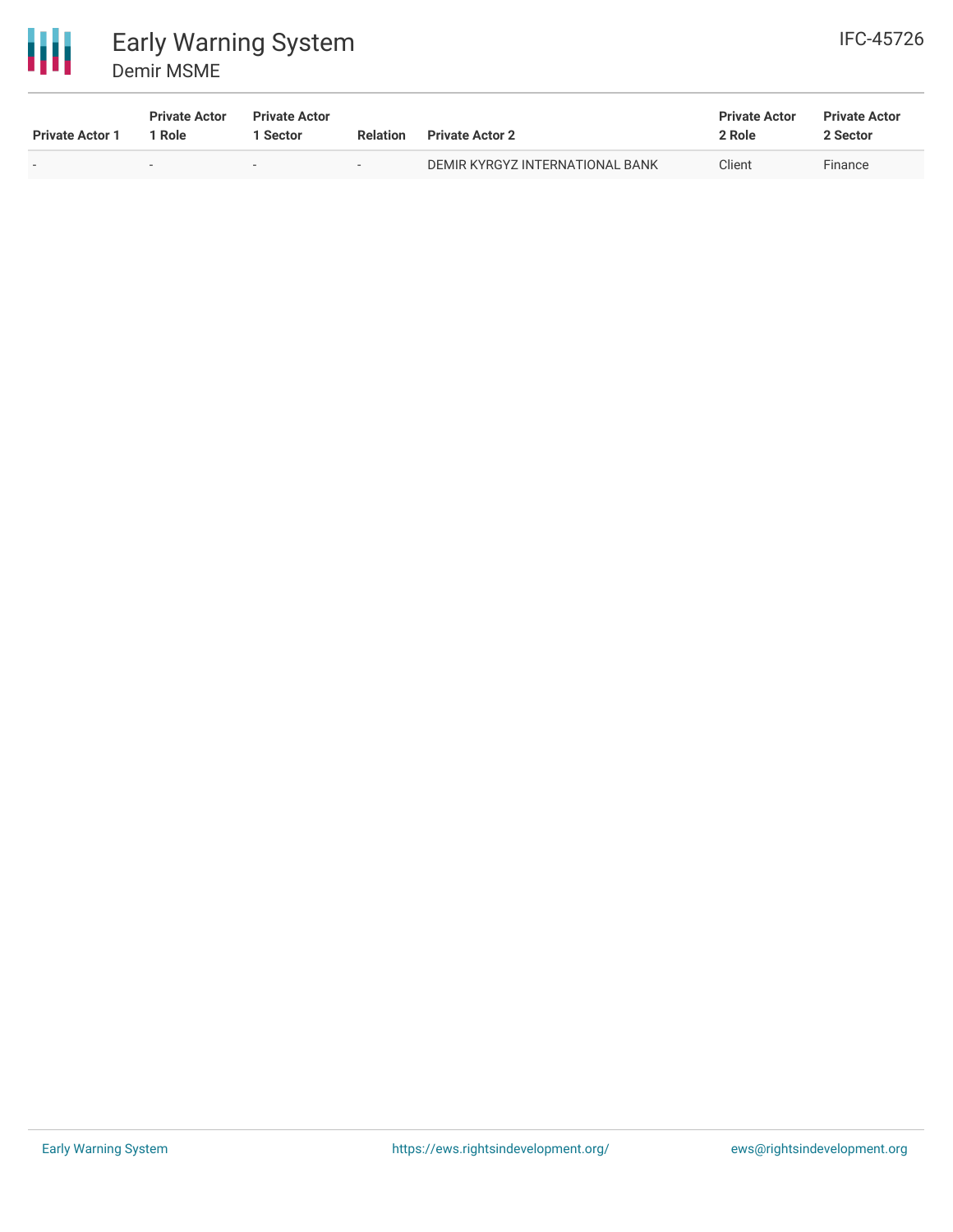# **Contact Information**

#### **ACCESS TO INFORMATION**

You can submit a request for information disclosure at: https://disclosures.ifc.org/#/inquiries

If you believe that your request for information from IFC has been unreasonably denied, or that this Policy has been interpreted incorrectly, you can submit a complaint at the link above to IFC's Access to Information Policy Advisor, who reports directly to IFC's Executive Vice President.

#### **ACCOUNTABILITY MECHANISM OF IFC/MIGA**

The Compliance Advisor Ombudsman (CAO) is the independent complaint mechanism and fact-finding body for people who believe they are likely to be, or have been, adversely affected by an IFC or MIGA- financed project. If you submit a complaint to the CAO, they may assist you in resolving a dispute with the company and/or investigate to assess whether the IFC is following its own policies and procedures for preventing harm to people or the environment. If you want to submit a complaint electronically, you can email the CAO at CAO@worldbankgroup.org You can learn more about the CAO and how to file a complaint at http://www.cao-ombudsman.org